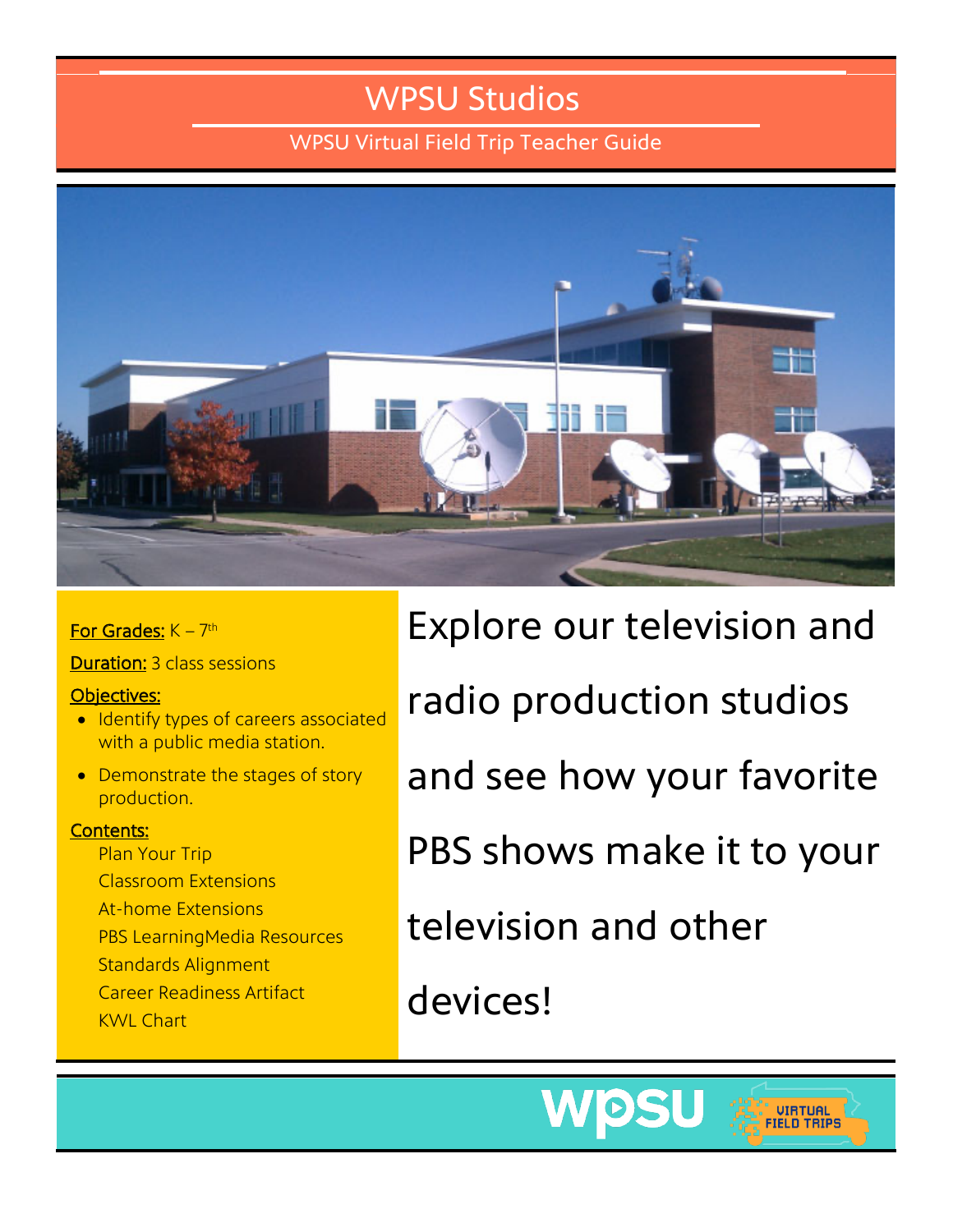### Plan Your Trip!

*KWL Chart [Assessment]:* Use the included KWL chart to help students assess what they "Already Know" and "What they Wonder" about television and radio production. Use their answers to help guide a discussion prior to the Field Trip and identify areas that, as a class, you'll have to research to find out.

#### Guiding Questions:

**B**

**E** 

**F** 

**O**

**R**

**E**

**A** 

**F** 

**T** 

**E** 

**R**

- o What type of professionals do you think work at a tv or radio station?
- $\circ$  How do you think shows get from the station to different devices such as your tv, radio, tablet, etc?

**Watch & Tell [Activity]:** Play a **[PBS LearningMedia](https://wpsu.pbslearningmedia.org/)** video clip from a topic area related to your curriculum. After watching, have the students discuss and predict what they think went into making that video. Some questions you might have them ask are:

- o Did someone have to videotape it? Were they standing still, or did they move the camera around?
- o Were there any editing techniques you noticed? What did it look like going from one scene to another (did it fade, or cut to it)?
- $\circ$  If there was a commentator or host, do you think the person memorized their lines or had them on a teleprompter?
- o Were there any props used? How were they used or made?

| It's Field Trip Day! Start your trip by going over the different locations of the station with |   |
|------------------------------------------------------------------------------------------------|---|
| your students and having them predict what they will see. Then, as a class, or in small        | U |
| groups, travel through the locations to see images, read descriptions, and watch videos.       |   |
| Have your students take notes and draw observations based on the questions below:              | R |
| • What other types of jobs do you think there are at the station?                              |   |
| o What surprised you?                                                                          | N |
| o What questions do you still have?                                                            |   |

*KWL Chart [Assessment]:* Complete the KWL chart you began before the trip by

having students fill-in the "What I Learned" column.

- $\circ$  Discuss what new things they learned about a media station.
- $\circ$  Discuss if there was anything that they thought they knew before the field trip that was not quite correct and how the field trip helped to clear up the misconceptions.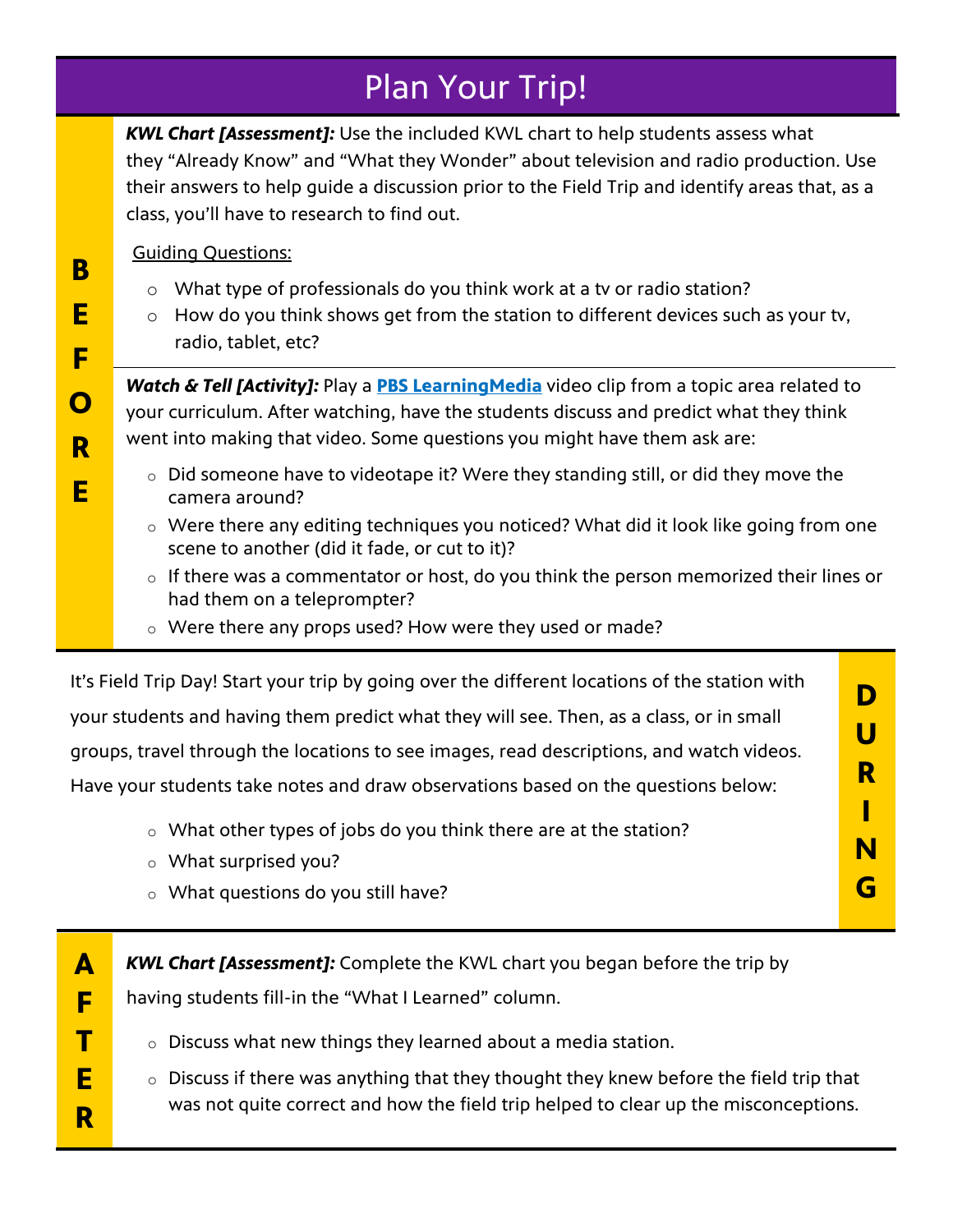### Classroom Extensions

*Exploration*: Look for a local newspaper, radio station, or other media production station to discover other ways stories are shared with the community! Engage your students' interest by learning more about the many **[career opportunities](http://virtualfieldtrips.wpsu.org/wp-content/uploads/2022/04/NEW-Careers-in-Public-Media-2022.pdf)** available in public media and completing the **[Career Readiness Portfolio Artifact Form](#page-4-0)** included in this guide.

**Expert**: Hear from the professionals up-close and personal, schedule an in-person field trip to WPSU Studios (Outreach Building, University Park, PA 16802) by emailing education@wpsu.org.

*Experience*: Register with WPSU to request your **[FREE Classroom Activity Kit](https://wpsumm.wufoo.com/forms/q1rjc24s0dxxre2/)** from your local Intermediate Unit (IU) lending library to extend the Field Trip Experience.

#### *Create a classroom story [\[Activity Guide\]](https://virtualfieldtrips.wpsu.org/wpsustudios/production-process/)*

- o **Start with an idea:** Have students follow along in this **[lesson](https://wpsu.pbslearningmedia.org/resource/ilwmht18-ela-storytelling/storytelling-with-words-and-pictures/)** to learn some storytelling basics. You can also share this **[guide](https://wqed.org/sites/default/files/education/wc/write-my-future-fill-in.pdf)** to help develop an idea.
- o **Plan your story:** It's helpful to start with a **[Storyboard](https://static.pbslearningmedia.org/media/media_files/Storyboard_Template.pdf)** to think through how the story will look.
- o **Share it:** Whether it's a performance, a written essay, or an audio book, try out different ways to share a story.
- o **Editing:** Enhance how the viewer experiences the story with added graphics, sounds, and music.

### At-Home Extensions

*"Make" A Story Come to Life [Activities]:* Share these activities with your students' grown-ups to extend the learning at home

- o **[Claymation](https://wpsu.pbslearningmedia.org/resource/9e272925-69b9-4400-8e94-e3293cf5c516/claymation-digital-storytelling-video-gallery/)**: Watch these five steps to help you create your Claymation story.
- o **[Stop Motion](https://wpsu.pbslearningmedia.org/resource/digital-storytelling-stop-motion-video-gallery/piranha-lab/)**: Learn all about stop motion with these tips.
- o **[WPSU Studios Coloring Book](http://virtualfieldtrips.wpsu.org/wp-content/uploads/2022/04/Coloring-Book-2022.pdf)**: Learn the basics of media production with this engaging activity book.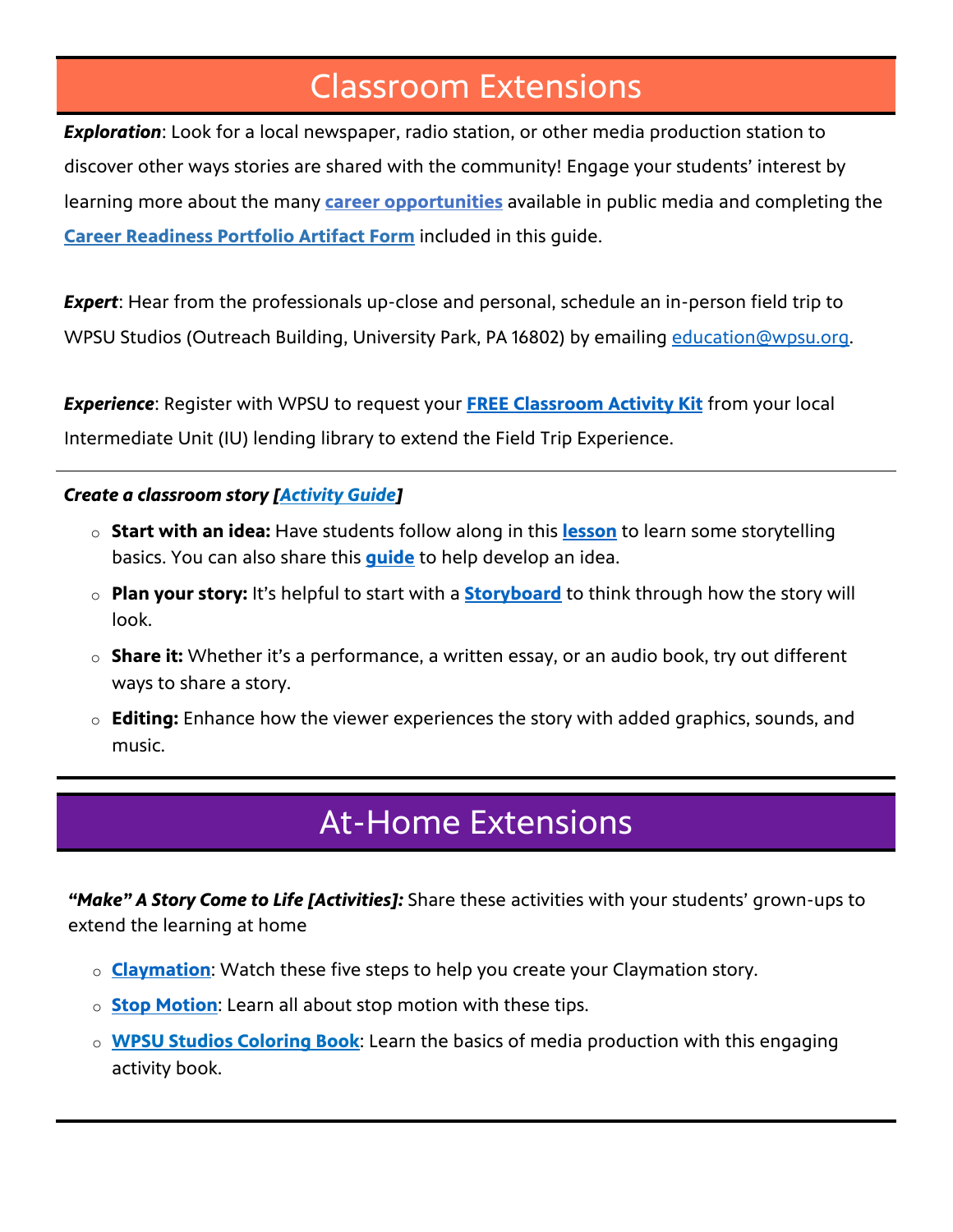### Additional Resources

#### **Grades K-5**

- o **[Reading and Sharing Stories:](https://wpsu.pbslearningmedia.org/resource/storytelling-packet-grades-1-and-2/pbs-kids/)** Use these storytelling-themed activity sheets to allow children to choose their own learning adventures.
- o **Storytelling Lessons**:
	- o [Oral Traditions](https://wpsu.pbslearningmedia.org/resource/echo07.lan.stories.lporaltrad/storytelling-oral-traditions/)
	- o [Performance and Art](https://wpsu.pbslearningmedia.org/resource/echo07.lan.stories.lpperformart/storytelling-performance-and-art/)
	- o [Tales of Everyday Life](https://wpsu.pbslearningmedia.org/resource/echo07.lan.stories.lpeveryday/storytelling-tales-of-everyday-life/)
	- o [Writers' Workshop](https://wpsu.pbslearningmedia.org/resource/echo07.lan.stories.lpwritework/storytelling-writers-workshop/)

### **Grades 6-8**

o **[Creative Lesson Plans for Personal Storytelling](https://wpsu.pbslearningmedia.org/collection/creative-lesson-plans-for-personal-storytelling/)**: These five lessons engage students in the appreciation, creation and discussion of media-based work by supporting them as storytellers and visual media artists, with a focus on photography and filmmaking.

#### **Grades 9-12**

o **[Video Production: Behind the Scenes with the Pros](https://wpsu.pbslearningmedia.org/collection/video-production-behind-the-scenes-with-the-pros/)**: In this collection, students will learn about video production techniques, basic equipment needs, production roles, and careers.

## Standards Alignment

- English Language Arts:
	- o 1.4 Writing Informative/Explanatory [A], Opinion/ Argumentative [G], Narrative [M]
	- $\circ$  1.5 Speaking and Listening Integration of Knowledge and Ideas Multimedia [F]
- Science and Technology and Engineering Education: *3.4.D.2 Using and Maintaining Technological Systems*
- Career Education and Work: *13.1. Career Awareness and Preparation (A, B, E, & H)*

### **Feedback**

We would greatly appreciate your feedback as we continue to develop and improve upon this program. Please consider taking this short survey. Thank you!

<https://wpsumm.wufoo.com/forms/qakrwaf11gjht7/>

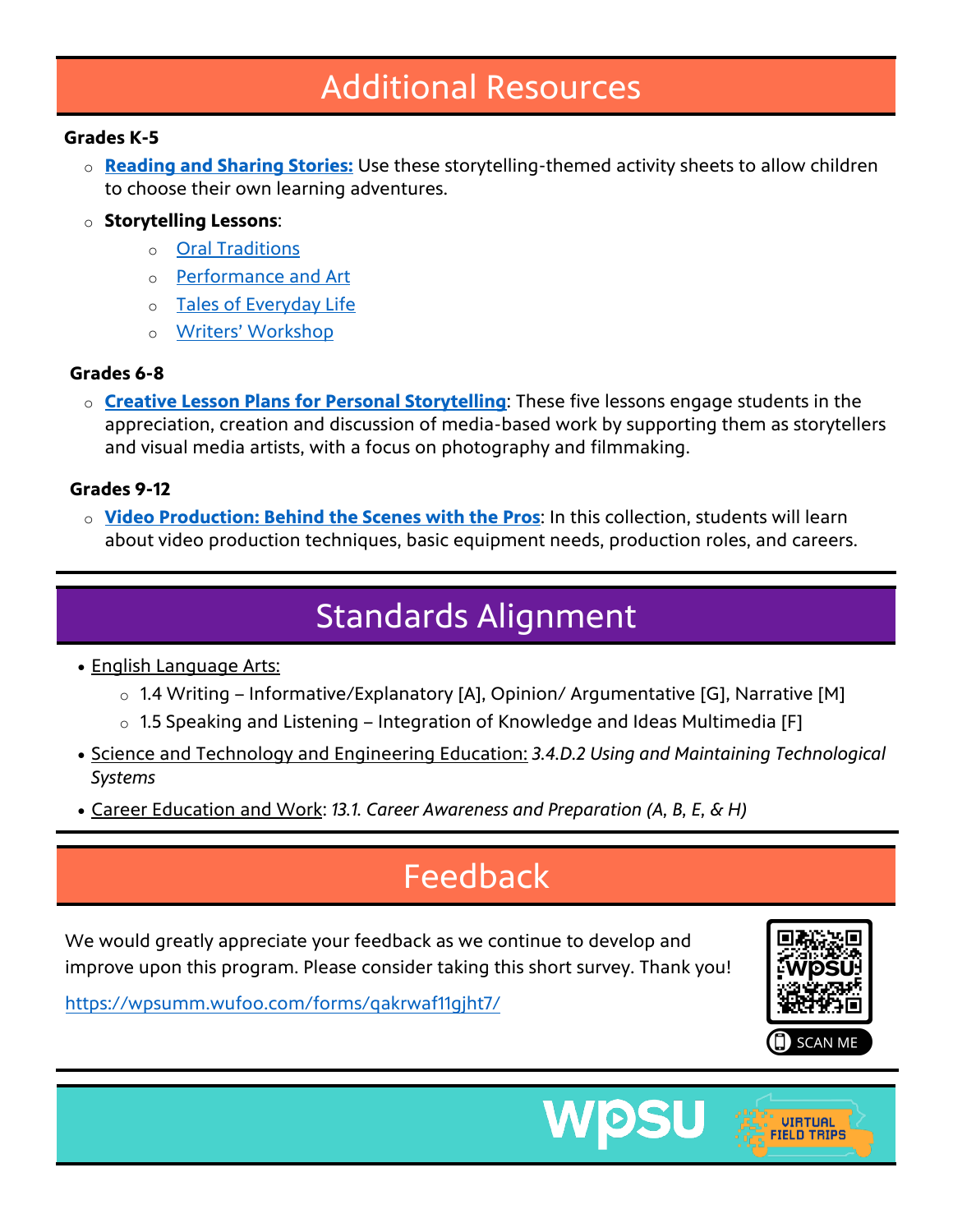# Career Readiness Portfolio Artifact

<span id="page-4-0"></span>

| Which Career Education and Work Standard did the Field Trip or related activity align with?<br>(Check all that apply)            |                             |                     |
|----------------------------------------------------------------------------------------------------------------------------------|-----------------------------|---------------------|
| $\Box$ Career Awareness and Preparation (learning about a new skill or type of work or career)                                   |                             |                     |
| $\Box$ Career Acquisition (learning skills to attain a career)                                                                   |                             |                     |
| $\Box$ Career Retention and Advancement (learning how to run a business, market, and/or create a<br>new idea to solve a problem) |                             |                     |
| $\Box$ Entrepreneurship (learning how to run a business, advertise, and have a new idea)                                         |                             |                     |
| What did you learn or find interesting on this field trip?                                                                       |                             |                     |
| Something I want to learn more about:                                                                                            |                             |                     |
| <b>This field trip was:</b> $\Box$ Awesome!                                                                                      | $\Box$ Somewhat interesting | $\Box$ Not the best |
|                                                                                                                                  |                             | WOSU                |